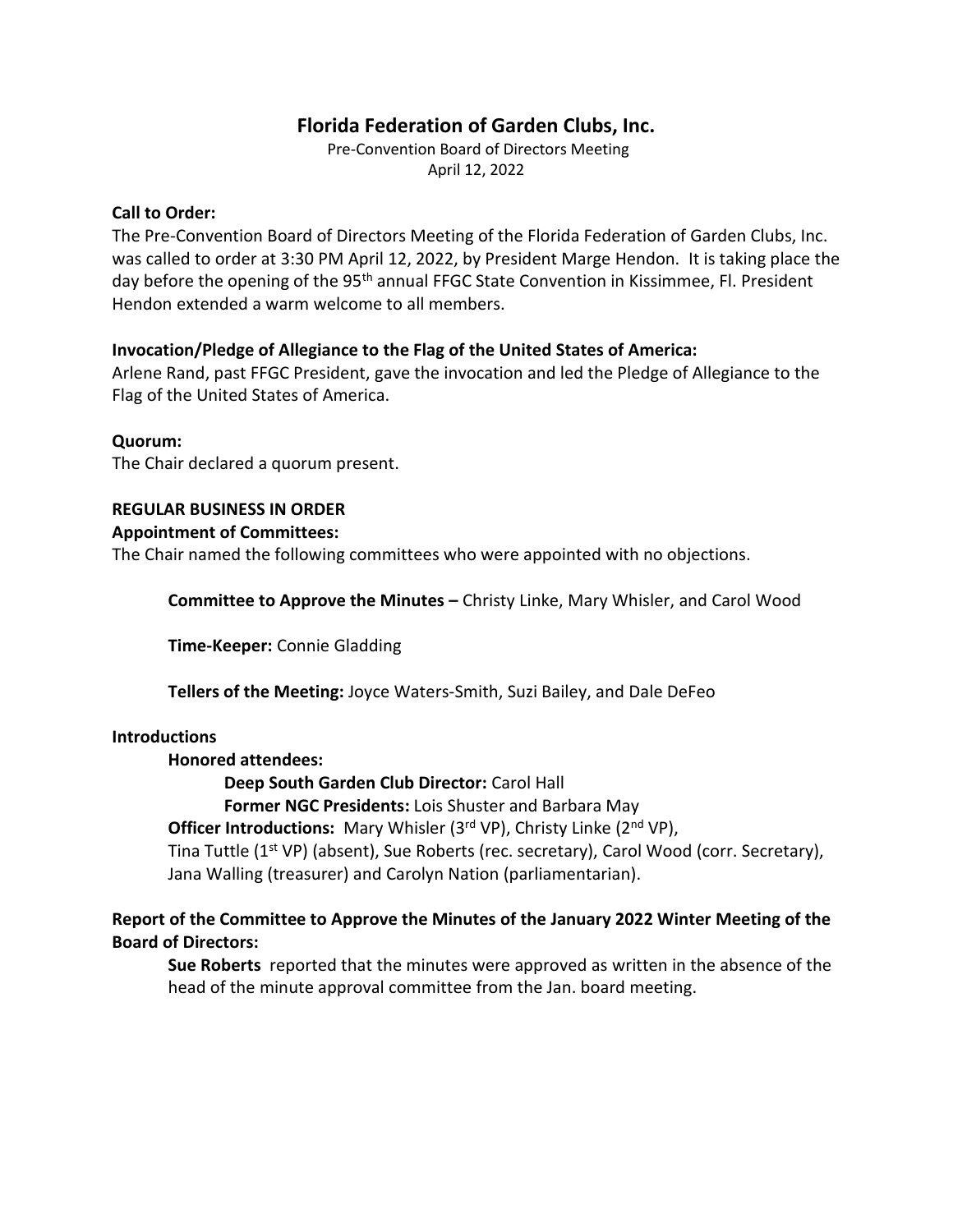Note: all reports from the January meeting are filed with the minutes in the book of Officer and DD reports and the Book of BOD chairman reports on the FFGC Website.

## **REPORTS OF THE OFFICERS:**

In this meeting only those chairmen with issues that require action will report. All others will be heard at the general convention sessions.

**Treasurer:** Jana Walling presented the budgets for 2022-2023 – the proposed H&E budget, Wekiva Youth camp budget and the general budget. Copies had been sent to all BOD members.

All three budgets were unanimously approved. Copies will be filed with these minutes.

### **By-Laws & Standing Rules Committee Chairman** - Cissy Richardson

### **On behalf of the Bylaws Committee, the following are submitted for consideration by the Board of Directors -**

After the January board meeting two by-laws were sent back to committee for revision and presented to the BOD members via email for approval. Both were passed, but now must be ratified by the BOD members. They were Article V FINANCE Section 4 Special Funds 3-7 and Article XVIII Wekiva Youth Camp.

### **ART V FINANCE - Sec 4 Special Funds (STRIKE ART V FINANCE - Sec 4 Special Fund and INSERT:)**

**a. Special Funds are established by trusts, special contributions, donations, and fees:**

- **(1) The FFGC Scholarship Fund is established to award postsecondary scholarships to eligible students pursuant to the FFGC Scholarship Program as authorized by the FFGC Board of Directors.**
- **(2) The H & E Fund - The Headquarters and Endowment Fund is established to provide for the maintaining of Headquarters Building and Grounds. The Color Our Garden Fund is part of the Headquarters and Endowment Fund and budget for the continued stewardship and care of the grounds of FFGC.**
- **(3) Wekiva Youth Camp Building and Maintenance Fund - Established to provide funds and support for the FFGC Wekiva Youth Camp building and maintenance program.**
- **(4) Wekiva Youth Camp Operating Fund - The operating fund of WYC shall be maintained to defray expenses and pay bills.**
- **(5) The Gifts Today for Tomorrow Endowment Fund -**
	- **(a) Established to provide funds to enhance the financial future of FFGC.**
	- **(b) The fund is restricted to FFGC needs not encompassed by the General Budget or self-sustaining entities.**
	- **(c) Only income produced from the principal may be used once per Administration as recommended by the Finance Committee subject to the approval of the FFGC Board of Directors.**

**Ratified Unanimously.**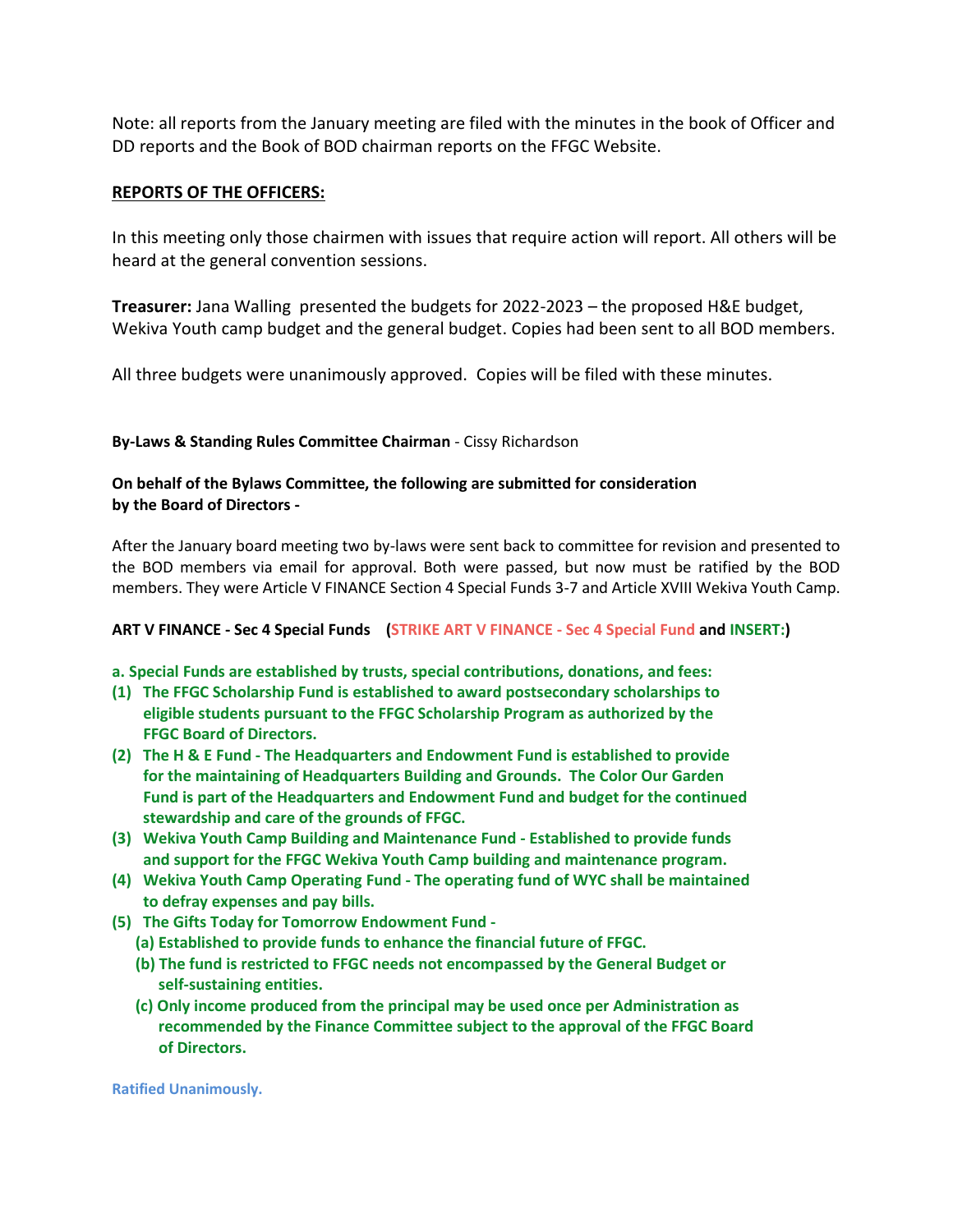**ART XVIII WEKIVA YOUTH CAMP (re-number remaining ARTICLES)**

## **INSERT:**

**The Wekiva Youth Camp (WYC), held annually at Wekiwa Springs State Park, Apopka, FL shall be executed** 

**under the current 25-year formal Agreement (DEP Contract # R 2498, expiring 2047) with the Florida Department of Environmental Protection (DEP), Division of Parks and Recreation. The purpose is** *"a Youth camp with major program emphasis on nature appreciation, preservation, and conservation, for the education and enjoyment of youth."*

### **Section 1 – Structure**

- **a. The Chairman of the Wekiva Youth Camp (WYC) shall be appointed by the FFGC President. The Chairman shall be responsible for the planning and execution of all camp programs in accordance with established Policies and Procedures including Financial Aid decisions.**
- **b. WYC Vice Chairman and WYC Treasurer shall be appointed by the FFGC President after consultation with the Chairman. All other committee members will be appointed by the WYC Chairman.**
- **c. The FFGC Treasurer may also serve as the Treasurer of WYC unless an Assistant Treasurer is appointed by the FFGC President for this purpose.**
- **d. The WYC Chairman, WYC Vice Chairman and the WYC Treasurer shall serve as members of the FFGC BOD. Other WYC Committee members will not serve on the BOD in that capacity but may serve on the FFGC BOD in another capacity.**
- **e. All paid staff shall be contracted annually and contracts signed by the FFGC President. All paid staff shall be fingerprinted and vetted by a Florida Dept of Children and Families (DCF) Level II background check or equivalent.**
- **f. Volunteers, and others as deemed necessary, shall be fingerprinted and vetted by a DCF Level II background check or equivalent.**

**Section 2 – Finances (as listed in FFGC Bylaws Article V, Section 4, Special Funds)**

- **a. The annual budget for the Wekiva Youth Camp shall be prepared by the Chairman and WYC Treasurer (with input from committee) and presented for approval by the Finance Committee in January prior to being presented for approval by the Board of Directors at the Winter Board of Directors Meeting.**
- **b. The Operating Fund shall be maintained by the WYC Treasurer and all invoiced bills paid promptly by the WYC Treasurer or designate.**
- **c. A Building and Maintenance (B&M) Fund shall be maintained by the WYC Treasurer and used for approved purchases related to FFGC fixed assets at camp. For purchases over \$3000, three bids shall be obtained, and purchase approved by the FFGC Finance Committee.**
- **d. All donations for camperships /Financial Aid to the operating fund or to the B&M Fund shall be acknowledged in writing and used for the purpose intended/indicated.**
- **e. Insurance will be required as designated in the formal Agreement between FFGC and the DEP and as deemed necessary for the protection of FFGC.**

## **Section 3 – Operations**

**a. The Registrar shall be responsible for managing camper registration (credit cards and cash payments) and camper cabin assignments.**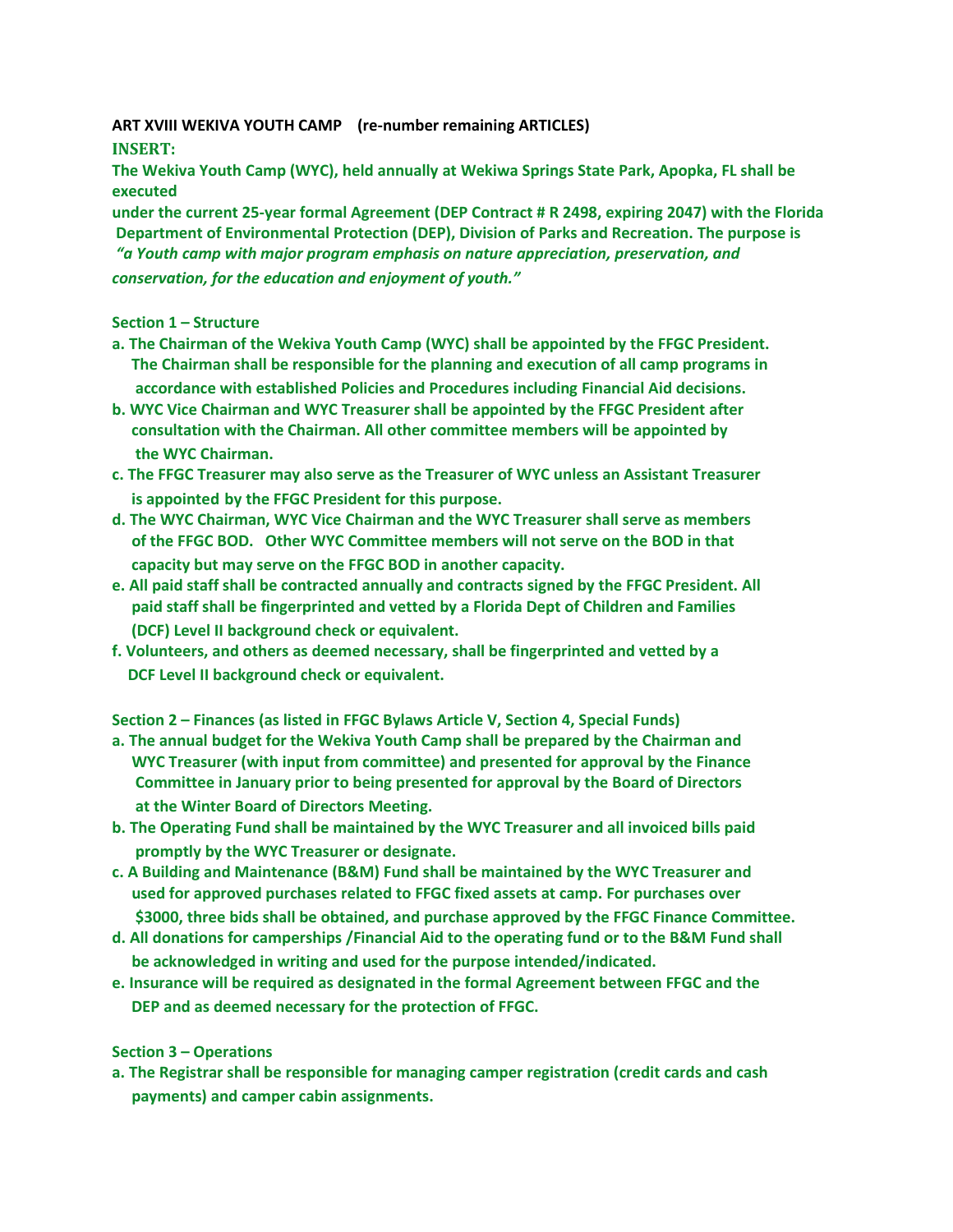- **b. Wekiva Volunteer Training (WVT) shall be held annually in February. Chairman for this training shall be appointed by the FFGC President.**
- **c. Program Coordinators shall be responsible to the WYC Chairman for program curriculum, planning and execution.**

### **Ratified Unanimously.**

The change of fiscal year to calendar year was adopted at the Jan. BOD Meeting. The By-law Committee **proposes the following changes to by-law Article IV DUES AND FEES.**

### **ARTICLE IV – DUES AND FEES STRIKE : red**

- **SECTION 1 The annual dues of each Garden Club and each Garden Club organized on the Circle Plan shall be twelve dollars (\$12.00) per capita on all categories of members enrolled as of June 1, with the exception of the members specified in b and c below. INSERT: January 1,**
- **a. Dues of members joining between June 1 and May 31 shall be twelve dollars (\$12.00). INSERT: January 1st and December 31st**
- **e. Dues shall be payable to FFGC and shall be remitted to Headquarters by June 1. Dues of members enrolled after June 1 shall be payable immediately.**
- **INSERT: Annual dues for FFGC membership shall be paid to FFGC Headquarters between March 15th and April 30th .** 
	- **(1) Dues shall be delinquent if not received by June 30, and a notice shall be sent. If not received by August 31, a further notice shall be sent, and if not received by November 1, membership and all privileges shall be forfeited unless and until reinstated.**
	- **INSERT: Dues shall be delinquent if not received by April 30th and a notice shall be sent. If not received by May 30th, membership and all privileges shall be forfeited unless and until reinstated.**
- **f. Dues for members of new clubs accepted for membership during the Winter Board of Directors meeting shall be six dollars (\$6.00).**

#### **INSERT: Fall Board of Directors Meeting**

#### **The By-law Chairman moved that the above by-law be amended.**

#### **Passed unanimously**

The By-law chairman pointed out that this by-law since it was not published in the Fl. Gardener will have to be passed by the membership with a unanimous vote tomorrow.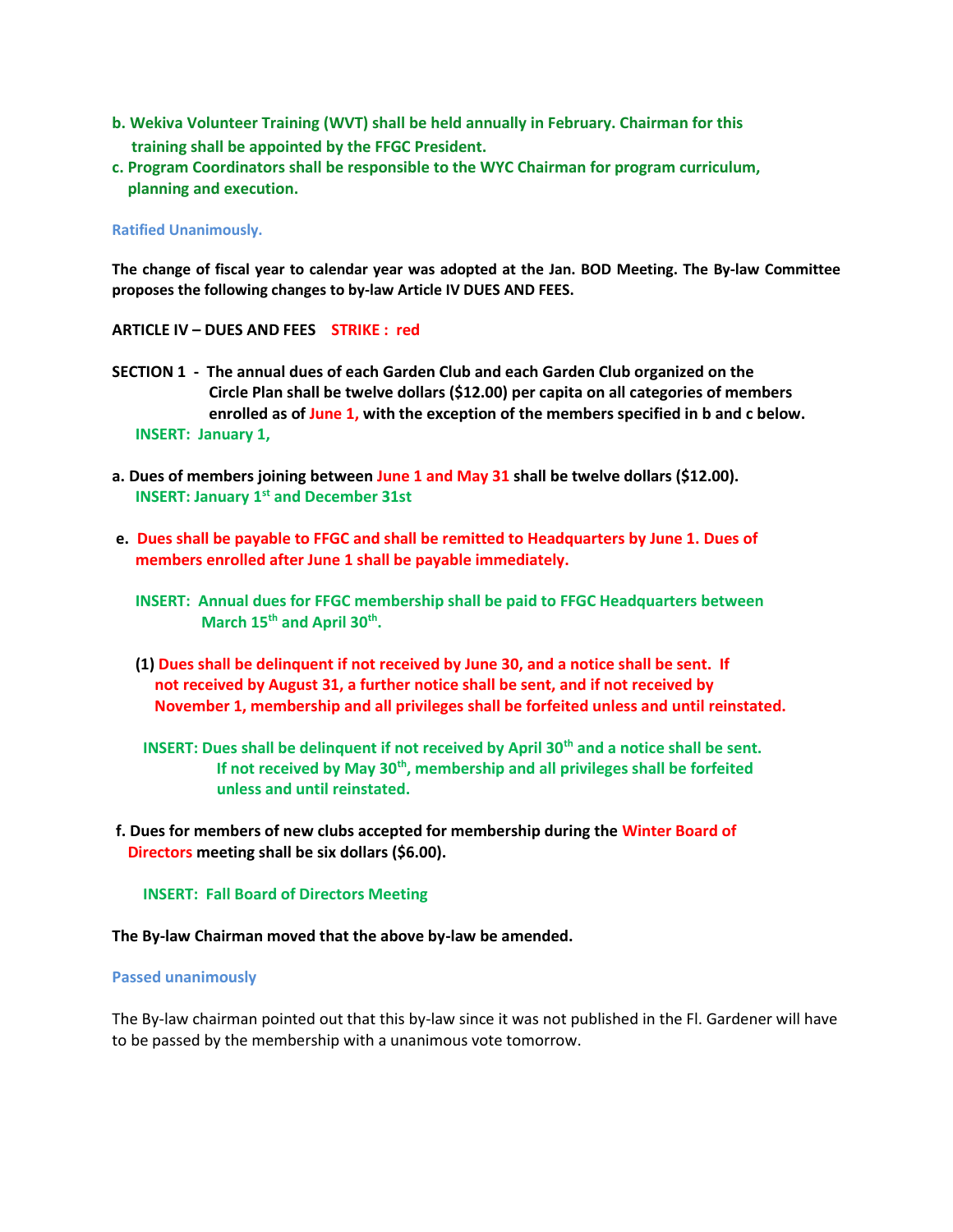The By-law chairman proposed a change to Standing Rule #21. The entire rule will be stricken and the follow is proposed to replace it.

# **STANDING RULE # 21 FFGC AWARDS DRAFT final 4 2 22 STRIKE: existing SR INSERT:**

**a. An FFGC Awards Program shall be developed and maintained. Awards descriptions including eligibility therefor, shall be published on the FFGC website. The website shall include the Awards processes and procedures.**

**b. FFGC shall include in its General Fund budget an amount to fund all FFGC awards during the fiscal year.**

**c. The FFGC Awards Chairman may secure any FFGC member or other expert in the subject of the award to judge award applications.**

**d. All presentations of FFGC Awards are the responsibility of the FFGC Awards Chairman as directed by the FFGC President.**

**e. Proposed awards and award changes shall be presented to the Board of Directors for approval and if adopted, published in** *The Florida Gardener* **and the FFGC website. Proposed new FFGC Awards shall not bear the name of a person, place or organization. f. Awards having no activity for four (4) successive calendar years may be discontinued. The awards proposed for discontinuation shall be announced at the Winter Board of Directors Meeting. Input from the Board shall be solicited at this meeting and taken into consideration by the Awards Chairman prior to the final discontinuation of such awards. The final list will be announced at the Pre-Convention Board of Directors meeting.**

**There were questions from the floor about how Flower Show awards fit into this award by-law. After discussion it was proposed by the By-law Committee that the SR #21 amendment be withdrawn at this time. It will go back to committee to be reviewed and rewritten for presentation at the September 2022 Board meeting.**

### **District Director's that have a report requiring ACTION presented next:**

District 6, Suzi Bailey presented a motion for Port Malabar Garden club of Palm Bay in district 6 to be reinstated.

**Motion passed.**

District 12, Leticia Gunn presented a motion for Miami Lakes Garden club in district 12 to be reinstated.

**Motion passed.**

### **Special Orders of Business:**

**1) Report of the Nominating Committee for H&E Trustees:**

Claudia Bates, chairman, Arlene Rand, and Carolyn Schaag presented the following for nominations to the Headquarters and Endowment committee to fill two upcoming vacancies.

Sue Roberts was nominated for a second term.

Joanne Mulinare was nominated for a first term.

There were no nominations from the floor so the vote was by voice. **Sue Roberts was elected for a second term.**